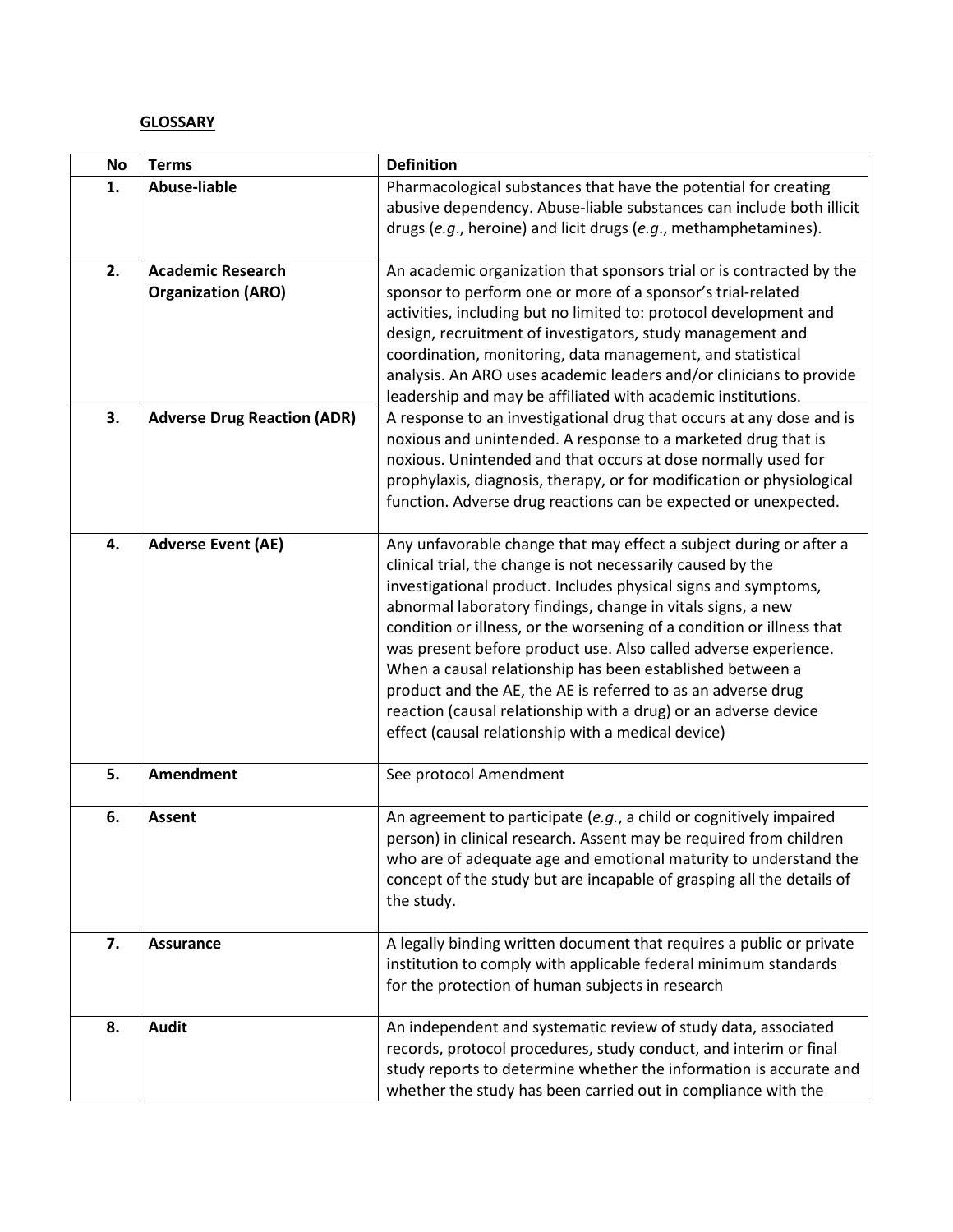|     |                                                       | protocol, standard operating procedures, good clinical practice, and<br>applicable regulations. Sponsors may conduct internal audits, audits<br>of AROs/CROs designated to perform sponsors responsibilities, an<br>audits of investigative sites participating in a clinical trials. Audits<br>may also be performed to review manufacturing practices,<br>laboratory processes, and storage facilities.   |
|-----|-------------------------------------------------------|-------------------------------------------------------------------------------------------------------------------------------------------------------------------------------------------------------------------------------------------------------------------------------------------------------------------------------------------------------------------------------------------------------------|
| 9.  | <b>Beneficence</b>                                    | An ethical principle discussed in the Belmont Report that entails an<br>obligation to protect persons from harm. The principle of<br>beneficence can be expressed in two general rules: (1) do not harm;<br>and (2) protect from harm by maximizing possible benefits and<br>minimizing possible risks of harm.                                                                                             |
| 10. | <b>Blinding</b>                                       | A procedure in which one or more parties in a clinical trial are kept<br>unaware of the treatment assignments, while in a double blind<br>study, the subjects, investigators, and study personnel are unaware<br>of the treatment assignment, mechanism exist to unblind the code,<br>commonly called breaking the blind. An open or open label study<br>has no blinding of the subject or the study stuff. |
| 11. | <b>Belmont report</b>                                 | A statement of basic ethical principles governing research involving<br>human subjects issued by the National Commission for the<br>Protection of Human Subjects in 1978                                                                                                                                                                                                                                    |
| 12. | Case report form (CRF)                                | A printed, optical, or electronic document used to record protocol-<br>required information for each subject in the study                                                                                                                                                                                                                                                                                   |
| 13. | Children (in clinical research)                       | Individuals who are under the legal age to give consent for<br>participant in a clinical research study. The assent of children who<br>are considered of adequate age and emotional maturity may be<br>required for study participation. Specific legal age is determined<br>under the applicable laws in the jurisdiction where the research is<br>being conducted.                                        |
| 14. | Compliance                                            | Adherence to protocol requirements, standards of good clinical<br>practice, and applicable regulations                                                                                                                                                                                                                                                                                                      |
| 15. | Confidentiality                                       | Prevention of unauthorized disclosure of a sponsor's proprietary<br>information or of a subject's identity and personal medication<br>information                                                                                                                                                                                                                                                           |
| 16. | Compensation                                          | Payment or medical care provided to subjects injured in research;<br>does not refer to payment (remuneration) for participation in<br>research                                                                                                                                                                                                                                                              |
| 17. | <b>Contract Research</b><br><b>Organization (CRO)</b> | An organization contracted by the sponsor to perform one or more<br>of a sponsor's trial-related activities, including but not limited to:                                                                                                                                                                                                                                                                  |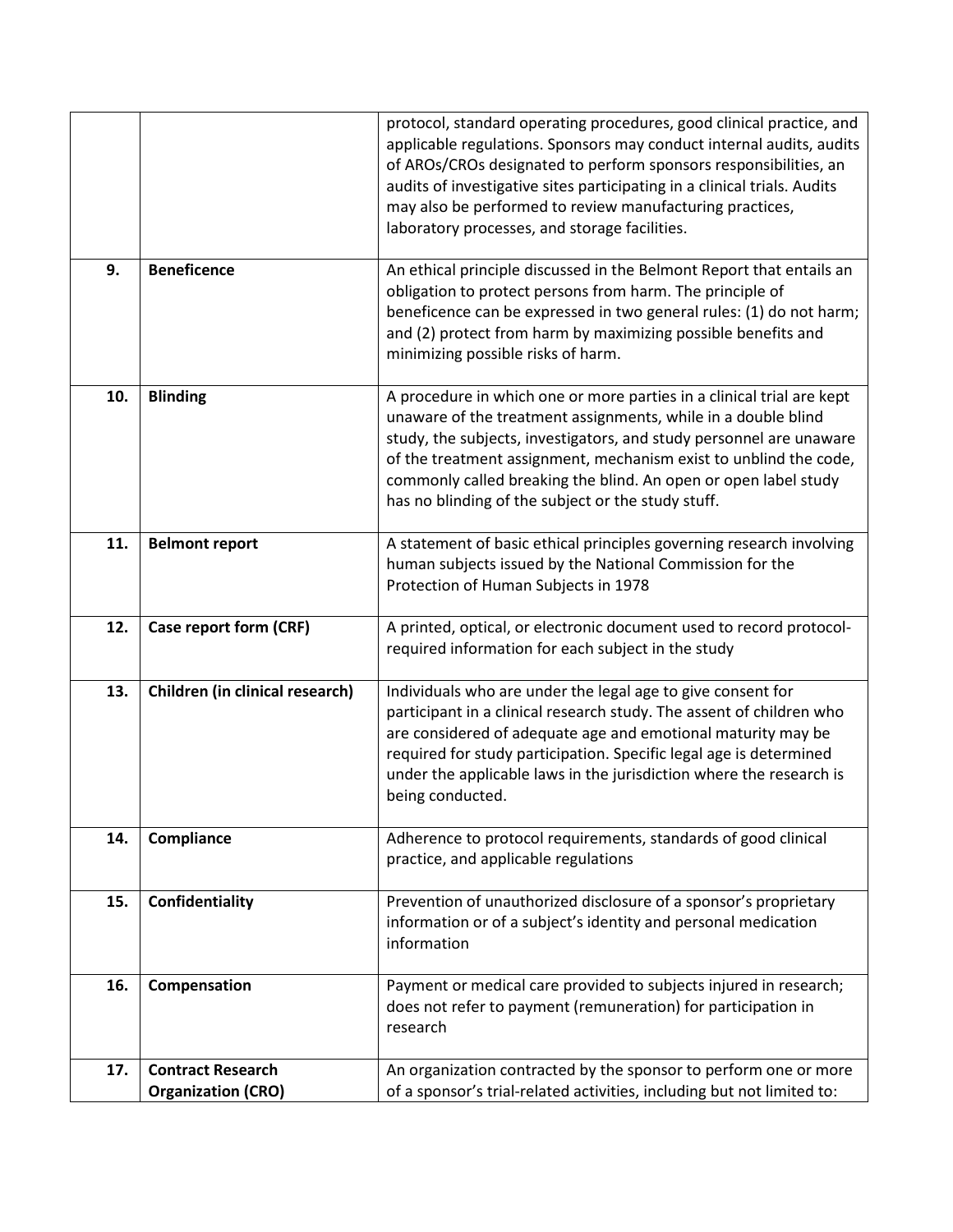|     |                                | protocol development and design, recruitment of investigators,<br>study management and coordination, monitoring, data                                                                                                                                                                                                                                                                                                                                                                                                                                                                                                                |
|-----|--------------------------------|--------------------------------------------------------------------------------------------------------------------------------------------------------------------------------------------------------------------------------------------------------------------------------------------------------------------------------------------------------------------------------------------------------------------------------------------------------------------------------------------------------------------------------------------------------------------------------------------------------------------------------------|
|     |                                | management, and statistical analysis. Compare to Academic<br><b>Research Organization (ARO)</b>                                                                                                                                                                                                                                                                                                                                                                                                                                                                                                                                      |
| 18. | <b>Consent Form</b>            | See Informed Consent                                                                                                                                                                                                                                                                                                                                                                                                                                                                                                                                                                                                                 |
| 19. | <b>Control Group</b>           | The group of patients who receive the standard treatment (no<br>treatment or placebo) and who are compared to the group of<br>patients receiving the investigational treatment                                                                                                                                                                                                                                                                                                                                                                                                                                                       |
| 20. | <b>Curriculum Vitae (CV)</b>   | A summary of an investigator's education, training, and experience,<br>similar to a resume                                                                                                                                                                                                                                                                                                                                                                                                                                                                                                                                           |
| 21. | <b>Declaration of Helsinki</b> | A statement of ethical principles developed by the 18 <sup>th</sup> World<br>Medical Assembly, Helsinki, Finland, June 1964, to provide guidance<br>to physicians who practice biomedical research involving human<br>subjects. The declaration sets forth the requirements for the ethical<br>treatment of patients and research volunteers. It mandates<br>obtaining informed consent and stresses the overriding importance<br>of the subject's needs as individuals over the needs of science and<br>society. The basic thrust of the Declaration of Helsinki is<br>incorporated in the Code of Federal Regulations (21 CFR 312) |
| 22. | <b>Debriefing</b>              | Giving subjects previously undisclosed information about the<br>research project following completion of their participation in<br>research. (Note that this usage, which occurs within the behavioral<br>sciences, departs from standard English, in which debriefing is<br>obtaining rather than imparting information.)                                                                                                                                                                                                                                                                                                           |
| 23. | <b>Drug Accountability</b>     | Records of the receipt and disposition of investigational drug<br>supplies.                                                                                                                                                                                                                                                                                                                                                                                                                                                                                                                                                          |
| 24. | <b>Eligibility Criteria</b>    | Rules for selecting subjects to participate in a clinical trial.<br>Participant must meet all of the inclusion criteria for trial entry and<br>not have any of the exclusion criteria                                                                                                                                                                                                                                                                                                                                                                                                                                                |
| 25. | <b>Endpoint</b>                | An indicator measured to assess the effect of a treatment or<br>theraphy-an assessment of safety, efficacy, or another study<br>objective. Also called outcome, variable, parameter, marker, and<br>measure                                                                                                                                                                                                                                                                                                                                                                                                                          |
| 26. | <b>Ethnographic Research</b>   | Ethnography is the study of people and their culture. Ethnographic<br>research, also called fieldwork, involves observation of and<br>interaction with the persons or group being studied in the group's<br>own environment, often for long periods of time. (See also:<br>Fieldwork.)                                                                                                                                                                                                                                                                                                                                               |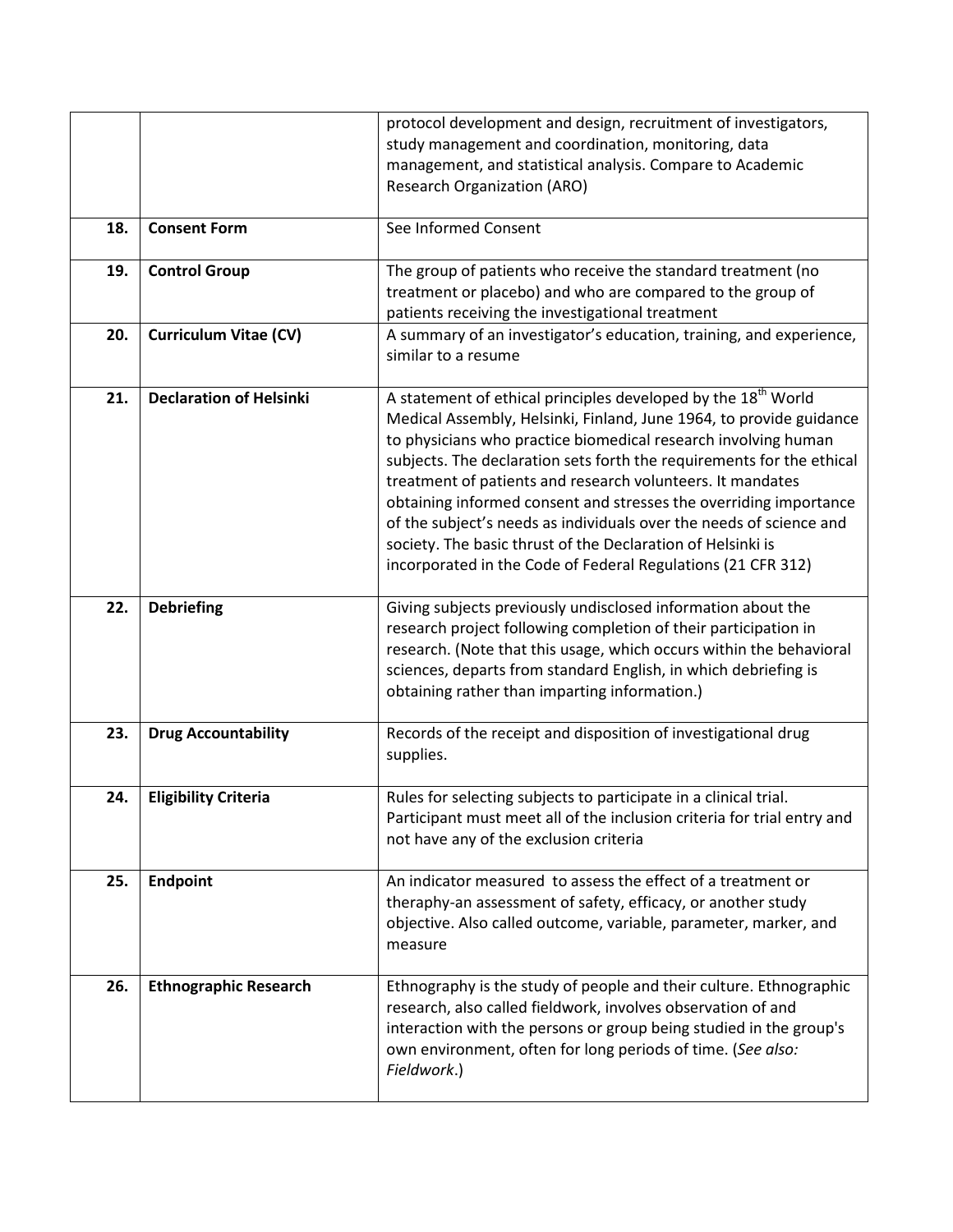| 27. | <b>Exclusion criteria</b>                          | Rules of eligibility that exclude an individual from participation in a<br>study                                                                                                                                                                                                                                                                          |
|-----|----------------------------------------------------|-----------------------------------------------------------------------------------------------------------------------------------------------------------------------------------------------------------------------------------------------------------------------------------------------------------------------------------------------------------|
| 28. | <b>Expended Availability</b>                       | Policy and procedure that permits individuals who have serious or<br>life-threatening diseases for which there are no alternative<br>therapies to have access to investigational drugs and devices that<br>may be beneficial to them. Examples of expanded availability<br>mechanisms include Treatment INDs, Parallel Track, and open study<br>protocols |
| 29. | <b>Expedited Review</b>                            | Review of proposed research by the IRB chair or a designated<br>voting member or group of voting members rather than by the<br>entire IRB. Federal rules permit expedited review for certain kinds<br>of research involving no more than minimal risk and for minor<br>changes in approved research                                                       |
| 30. | <b>Expedited Adverse Event</b><br><b>Reporting</b> | Reporting of adverse events designated by the protocol/sponsor to<br>the FDA within specified time frames                                                                                                                                                                                                                                                 |
| 31. | <b>Experimental Study</b>                          | true experimental study is one in which subjects are randomly<br>assigned to groups that experience carefully controlled<br>interventions manipulated by the experimenter according to a strict<br>logic allowing causal inference about the effects of the<br>interventions under investigation. (See also: Quasi-Experimental<br>Study).                |
| 32. | <b>Food and Drug Administration</b>                | A division of the Department of Health and Human Services<br>responsible for assuring the safety and efficacy of pharmaceuticals,<br>biological product, and medical devices, and the safety of foods and<br>cosmetics. Primary FDA offices are located in Rockville, Maryland,<br>the internet address is www.fda.gov                                    |
| 33. | <b>Full Board Review</b>                           | Review of proposed research at a convened meeting at which a<br>majority of the membership of the IRB are present, including at<br>least one member whose primary concerns are in nonscientific<br>areas. For the research to be approved, it must receive the approval<br>of a majority of those members present at the meeting                          |
| 34. | <b>Good Clinical Practice (GCP)</b>                | The standards for the design, conduct, performance, monitoring,<br>auditing, recording, analyses, and reporting of clinical trials. The<br>standards provide assurance that the data and reported results are<br>credible and accurate, and that the rights, integrity, and<br>confidentially of trial subjects are protected.                            |
| 35. | <b>Good Laboratory Practice</b><br>(GLP)           | Regulation found in the Title 21, Part 58, that apply to clinical<br>laboratories performing analyses for clinical trials. Key provision of<br>Good laboratory practice regulations are requirements for creating                                                                                                                                         |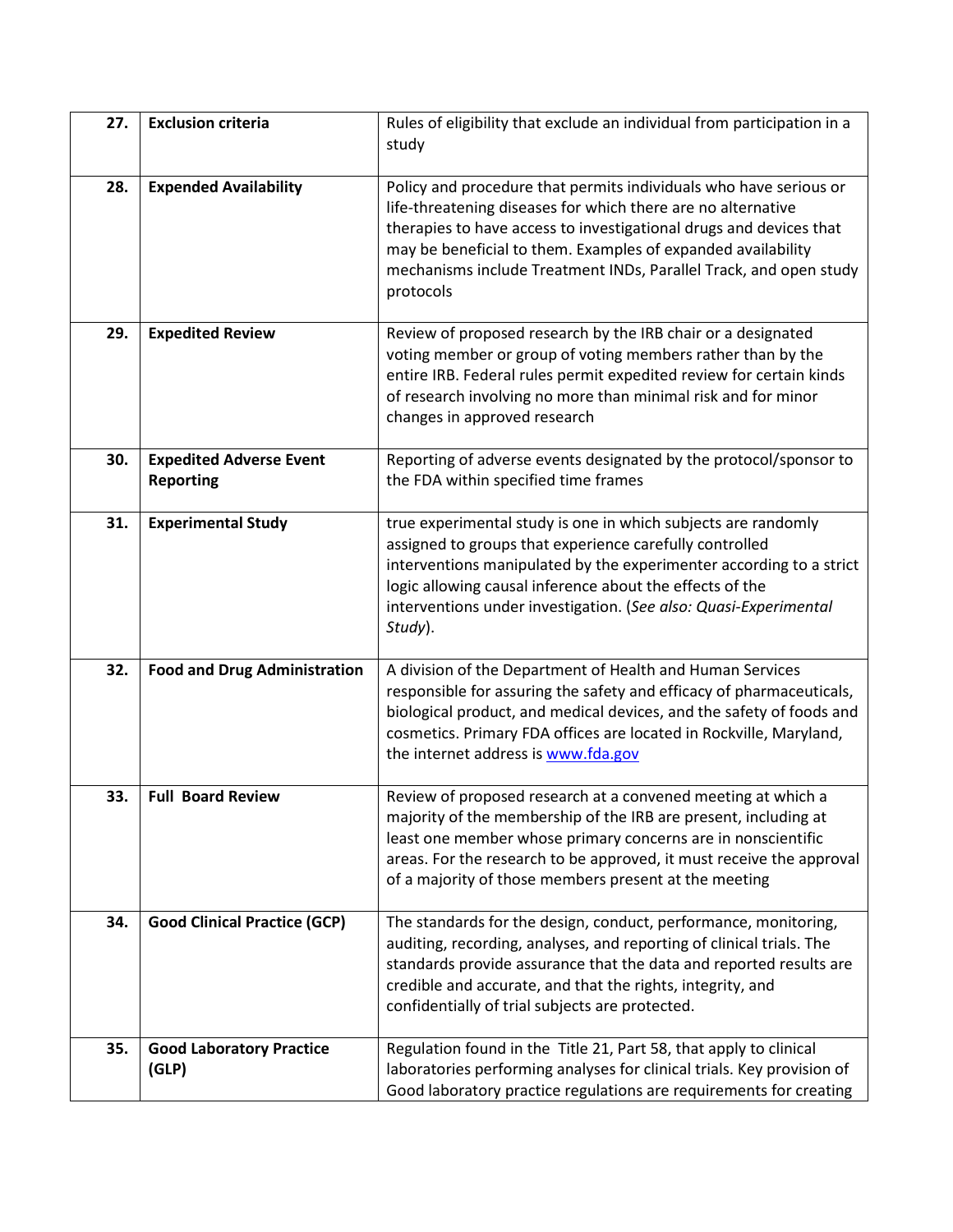|     |                                            | a quality assurance unit, developing standard operating procedures,<br>analyzing of the investigational product for concentration,<br>uniformity, and stability, and the maintaining, calibrating, and<br>standardizing instruments.                                                                                                                                                                                                                                                                                                                            |
|-----|--------------------------------------------|-----------------------------------------------------------------------------------------------------------------------------------------------------------------------------------------------------------------------------------------------------------------------------------------------------------------------------------------------------------------------------------------------------------------------------------------------------------------------------------------------------------------------------------------------------------------|
| 36. | Guardian                                   | An individual who is authorized under applicable state or local law<br>to give permission on behalf of a child to general medical care                                                                                                                                                                                                                                                                                                                                                                                                                          |
| 37. | <b>Guidelines</b>                          | Written principles and practices pertaining to applying the<br>regulations. Although guidelines are an accepted standard of<br>practice, they are not enforceable by law. FDA guidelines are<br>applicable in the United States while International Conference on<br>Harmonization (ICH) guidelines reflect an international movement<br>to standardize practices across national borders.                                                                                                                                                                      |
| 38. | Grant                                      | Financial support provided for research study designed and<br>proposed by the principal investigator(s). The granting agency<br>exercises no direct control over the conduct of approved research<br>supported by a grant. (Compare: Contract.)                                                                                                                                                                                                                                                                                                                 |
| 39. | <b>Inclusion Criteria</b>                  | Rules of eligibility that an individual must meet in order to<br>participate in a clinical study. See elegibility criteria.                                                                                                                                                                                                                                                                                                                                                                                                                                     |
| 40. | Industry sponsored trial                   | trials sponsored by Pharmaceutical company                                                                                                                                                                                                                                                                                                                                                                                                                                                                                                                      |
| 41. | <b>Informed Consent</b>                    | A process by which a subject voluntarily confirms his or her<br>willingness to participate in a clinical trial after having been<br>informed of all aspects relevant to the subject's decision to<br>participate. The Declaration of Helinski states that in any human<br>research, each potential subject must be adequately informed of<br>the aims, methods, anticipated benefits, potential hazards, and<br>discomforts that study participation might entail. Informed consent<br>is typically documented via a written, signed and dated consent<br>torm. |
| 42. | Inspection                                 | An official review by regulatory authorities of documents, facilities,<br>records, and other study-related resources. Inspections may be<br>carried out at investigative sites, at the facilities of the sponsor, at<br>organizations performing sponsor-delegated activities, or at other<br>establishments deemed appropriate by the authorities performing<br>the inspection.                                                                                                                                                                                |
| 43. | <b>Institutional Review Board</b><br>(IRB) | A board, committee, or other group that reviews and approves<br>clinical studies at an investigative site. The primary responsibility of<br>the committee is to ensure the protection of the rights and welfare<br>of study participants. Also called Independent Review Committee,<br>Ethics Committee, Human Protection Committee.                                                                                                                                                                                                                            |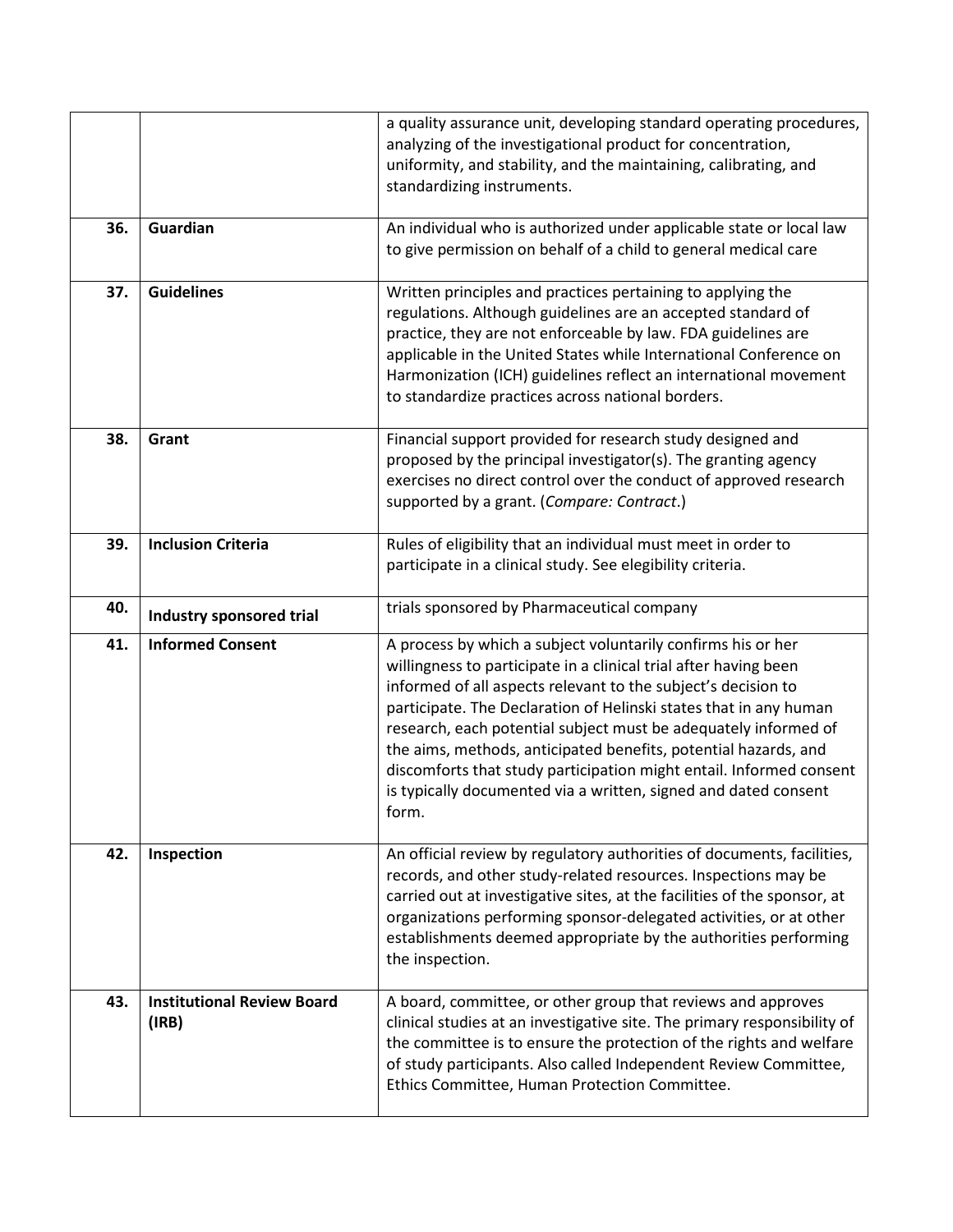| 44. | <b>International Conference on</b>    | A committee established to develop a unified standard for the                                                                                    |
|-----|---------------------------------------|--------------------------------------------------------------------------------------------------------------------------------------------------|
|     | <b>Harmonization (ICH)</b>            | European Union, Japan and the United States, and to facilitate the                                                                               |
|     |                                       | mutual acceptance of clinical data by regulatory authorities in these                                                                            |
|     |                                       | jurisdictions                                                                                                                                    |
|     |                                       |                                                                                                                                                  |
| 45. | <b>Investigational New Drug (IND)</b> | An application that sponsors must submit to the FDA before                                                                                       |
|     | <b>Application</b>                    | beginning studies of an investigational drug in humans. An IND is an                                                                             |
|     |                                       | application for exemption from the laws that prevent the                                                                                         |
|     |                                       | distribution an use of pharmaceutical agents that have not been                                                                                  |
|     |                                       | approved for use by the FDA. The IND should describe the plan for                                                                                |
|     |                                       | treatment, previous human experience with the investigational                                                                                    |
|     |                                       | drug, the structural formula, animal test result, and manufacturing                                                                              |
|     |                                       | information. Also called the Notice of Claimed Investigational                                                                                   |
|     |                                       | Exemption for a New Drug.                                                                                                                        |
|     |                                       |                                                                                                                                                  |
| 46. | <b>Investigational New Drug (IND)</b> | A report issued by the sponsor of an investigational product when a                                                                              |
|     | <b>Safety Report</b>                  | safety issue arises. The report is submitted to the FDA an to<br>investigators participating in the clinical trial                               |
|     |                                       |                                                                                                                                                  |
| 47. | <b>Investigative Site</b>             |                                                                                                                                                  |
|     |                                       | The location where a study is being conducted. Site locations                                                                                    |
|     |                                       | include physicians offices, hospitals and outpatient clinics. Also                                                                               |
|     |                                       | known as study site                                                                                                                              |
|     |                                       |                                                                                                                                                  |
| 48. | Investigators                         | An individual who conducts a clinical study and directs the use,                                                                                 |
|     |                                       | administration, and distribution of the investigational agent to a                                                                               |
|     |                                       | subject. When a team of individuals at a specific location conducts                                                                              |
|     |                                       | an investigation, the investigators is the responsible leader of the                                                                             |
|     |                                       | group. The investigator holds regulatory responsibility for the                                                                                  |
|     |                                       | conduct of the trial at the investigative site. A c0-investigator is an<br>individual who shares equal responsibility in conducting the trial at |
|     |                                       | a site.                                                                                                                                          |
|     |                                       |                                                                                                                                                  |
| 49. | <b>Investigators Brochure</b>         | A brochure compiled by the sponsor providing all known                                                                                           |
|     |                                       | information about the test article or investigational agent. In                                                                                  |
|     |                                       | includes the formulation of the investigational agent,                                                                                           |
|     |                                       | pharmacology, toxicology, pharmacokinetics, safety and                                                                                           |
|     |                                       | effectiveness data, possible side effects and risks. Both pre-clinical                                                                           |
|     |                                       | and clinical data are included. Also called investigators drug                                                                                   |
|     |                                       | brochure and investigational drug brochure.                                                                                                      |
| 50. |                                       | Trials initiated by Investigator and are funded by MOH grant, other                                                                              |
|     | <b>Investigator Initiated trials</b>  | govt grant, university grant, local NGO, international bodies, other                                                                             |
|     |                                       | grant bodies or self funding                                                                                                                     |
|     |                                       |                                                                                                                                                  |
| 51. | Letter of agreement                   |                                                                                                                                                  |
|     |                                       | A letter outlining the terms of the contract between the sponsor                                                                                 |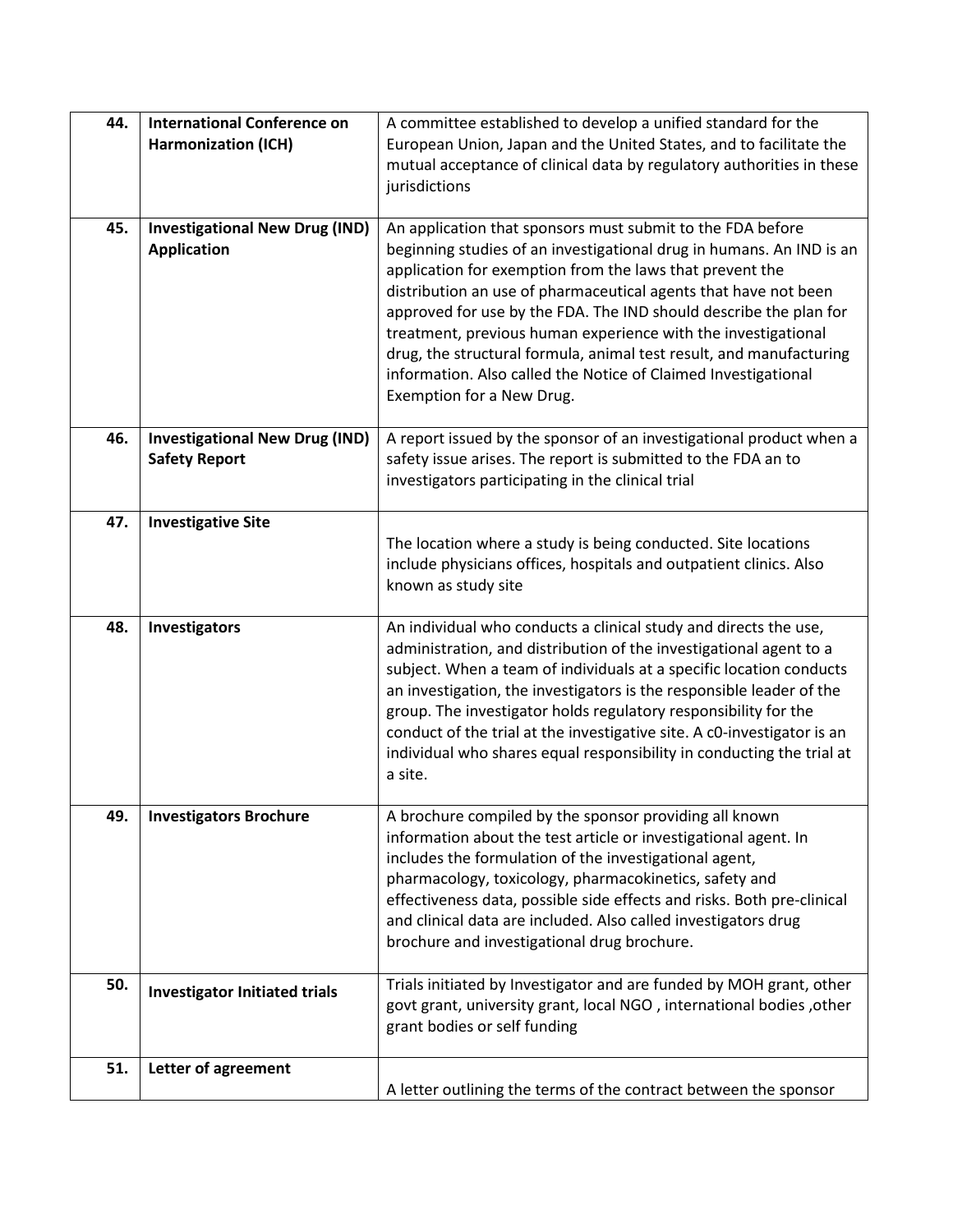|                                  | and an investigator. Contents of a letter of agreement usually<br>include the terms of the study, including the start and anticipated<br>end of the study, payment methods, data confidentiality, publishing                                                                                                                                                                                                                                                                                                                                                                                                                                                                                                                                                                                                                                                                                                           |
|----------------------------------|------------------------------------------------------------------------------------------------------------------------------------------------------------------------------------------------------------------------------------------------------------------------------------------------------------------------------------------------------------------------------------------------------------------------------------------------------------------------------------------------------------------------------------------------------------------------------------------------------------------------------------------------------------------------------------------------------------------------------------------------------------------------------------------------------------------------------------------------------------------------------------------------------------------------|
| <b>Letter of Indemnification</b> | requirements, and product liability issues<br>A legal document indicating protection or exemption from liability.<br>The letter of indemnification usually protects the investigator and<br>investigative site from claims by the study participant that harm<br>was caused as a result of participation in the clinical trial. It does<br>not, however, protect the investigator from claims resulting from<br>negligence on the part of the investigator.                                                                                                                                                                                                                                                                                                                                                                                                                                                            |
| Longitudinal study               | A study designed to follow subjects forward through time.                                                                                                                                                                                                                                                                                                                                                                                                                                                                                                                                                                                                                                                                                                                                                                                                                                                              |
| <b>Medical Device</b>            | A diagnostic or therapeutic article that does not achieve any of its<br>principal intended purpose through chemical action within or on<br>the body. Such devices include diagnostic test kits, crutches,<br>electrodes, pacemakers, arterial grafts, intraocular lenses, and<br>orthopedic pins or other orthopedic equipment                                                                                                                                                                                                                                                                                                                                                                                                                                                                                                                                                                                         |
| Monitoring                       | The collection and analysis of data as the project progresses to<br>assure the appropriateness of the research, its design and subject<br>protections                                                                                                                                                                                                                                                                                                                                                                                                                                                                                                                                                                                                                                                                                                                                                                  |
| Permission                       | Agreement of parent of guardians of a child or ward to participate<br>in clinical research                                                                                                                                                                                                                                                                                                                                                                                                                                                                                                                                                                                                                                                                                                                                                                                                                             |
| Phase 1,2,3, 4 Drug Trials       | Different stages of testing drugs in humans, from first application in<br>humans (Phase 1) through limited and broad clinical tests (Phase 3),<br>to post marketing studies (Phase 4).                                                                                                                                                                                                                                                                                                                                                                                                                                                                                                                                                                                                                                                                                                                                 |
|                                  | <b>Phase 1 Drug Trial</b>                                                                                                                                                                                                                                                                                                                                                                                                                                                                                                                                                                                                                                                                                                                                                                                                                                                                                              |
|                                  | Phase 1 trials include the initial introduction of an<br>investigational new drug into humans. These studies are<br>typically conducted with healthy volunteers; sometimes, where<br>the drug is intended for use in patients with a particular<br>disease, however, such patients may participate as subjects.<br>Phase 1 trials are designed to determine the metabolic and<br>pharmacological actions of the drug in humans, the side effects<br>associated with increasing doses (to establish a safe dose<br>range), and, if possible, to gain early evidence of effectiveness;<br>they are typically closely monitored. The ultimate goal of Phase<br>1 trials is to obtain sufficient information about the drug's<br>pharmacokinetics and pharmacological effects to permit the<br>design of well-controlled, sufficiently valid Phase 2 studies.<br>Other examples of Phase 1 studies include studies of drug |
|                                  |                                                                                                                                                                                                                                                                                                                                                                                                                                                                                                                                                                                                                                                                                                                                                                                                                                                                                                                        |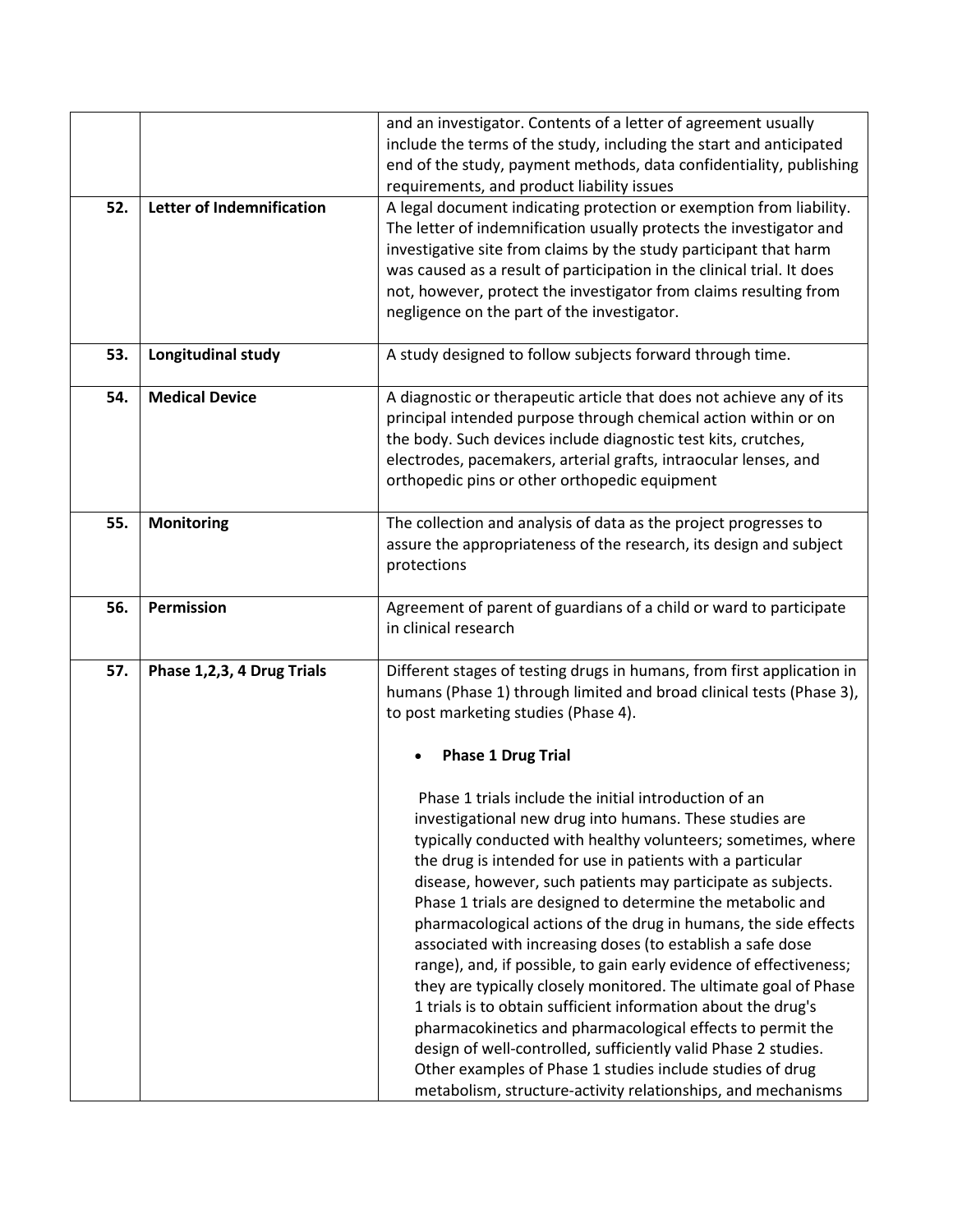|     |         | of actions in humans, as well as studies in which investigational                                                                                                                                                                                                                                                                                                                                                                                                                     |
|-----|---------|---------------------------------------------------------------------------------------------------------------------------------------------------------------------------------------------------------------------------------------------------------------------------------------------------------------------------------------------------------------------------------------------------------------------------------------------------------------------------------------|
|     |         | drugs are used as research tools to explore biological                                                                                                                                                                                                                                                                                                                                                                                                                                |
|     |         | phenomena or disease processes. The total number of subjects                                                                                                                                                                                                                                                                                                                                                                                                                          |
|     |         | involved in Phase 1 investigations is generally in the range of                                                                                                                                                                                                                                                                                                                                                                                                                       |
|     |         | 20-80.                                                                                                                                                                                                                                                                                                                                                                                                                                                                                |
|     |         |                                                                                                                                                                                                                                                                                                                                                                                                                                                                                       |
|     |         | <b>Phase 2 Drug Trial</b>                                                                                                                                                                                                                                                                                                                                                                                                                                                             |
|     |         | Phase 2 trials include controlled clinical studies conducted to<br>evaluate the drug's effectiveness for a particular indication in<br>patients with the disease or condition under study, and to<br>determine the common short-term side effects and risks<br>associated with the drug. These studies are typically well-<br>controlled, closely monitored, and conducted with a relatively<br>small number of patients, usually involving no more than<br>several hundred subjects. |
|     |         | <b>Phase 3 Drug Trial</b>                                                                                                                                                                                                                                                                                                                                                                                                                                                             |
|     |         | Phase 3 trials involve the administration of a new drug to a<br>larger number of patients in different clinical settings to<br>determine its safety, efficacy, and appropriate dosage. They are<br>performed after preliminary evidence of effectiveness has been<br>obtained, and are intended to gather necessary additional<br>information about effectiveness and safety for evaluating the<br>overall benefit-risk relationship of the drug, and to provide and                  |
|     |         | adequate basis for physician labeling. In Phase 3 studies, the<br>drug is used the way it would be administered when marketed.<br>When these studies are completed and the sponsor believes<br>that the drug is safe and effective under specific conditions, the<br>sponsor applies to the FDA for approval to market the drug.<br>Phase 3 trials usually involve several hundred to several<br>thousand patient-subjects.                                                           |
|     |         | <b>Phase 4 Drug Trial</b>                                                                                                                                                                                                                                                                                                                                                                                                                                                             |
|     |         | Concurrent with marketing approval, FDA may seek agreement<br>from the sponsor to conduct certain postmarketing (Phase 4)                                                                                                                                                                                                                                                                                                                                                             |
|     |         | studies to delineate additional information about the drug's<br>risks, benefits, and optimal use. These studies could include,                                                                                                                                                                                                                                                                                                                                                        |
|     |         | but would not be limited to, studying different doses or                                                                                                                                                                                                                                                                                                                                                                                                                              |
|     |         | schedules of administration than were used in Phase 2 studies,                                                                                                                                                                                                                                                                                                                                                                                                                        |
|     |         | use of the drug in other patient populations or other stages of                                                                                                                                                                                                                                                                                                                                                                                                                       |
|     |         | the disease, or use of the drug over a longer period of time                                                                                                                                                                                                                                                                                                                                                                                                                          |
| 58. | Placebo | An inactive agent given to a study subject instead of an active drug.                                                                                                                                                                                                                                                                                                                                                                                                                 |
|     |         | To keep subjects and investigators unaware of the treatment                                                                                                                                                                                                                                                                                                                                                                                                                           |
|     |         | assignment, the placebo often matches the study drug in                                                                                                                                                                                                                                                                                                                                                                                                                               |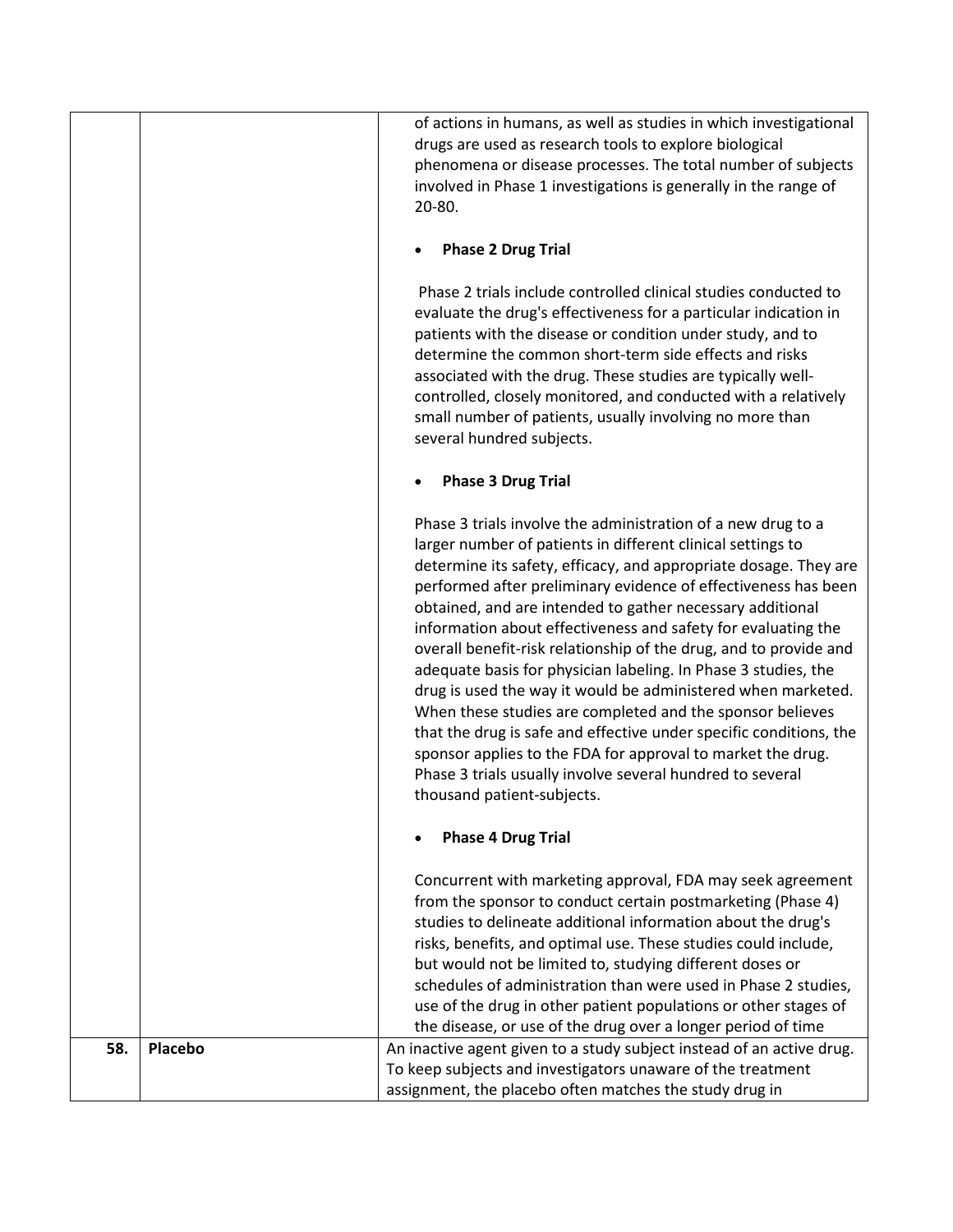|     |                                   | appearance. This helps to blind the study and reduces bias based on<br>knowledge of the treatment. Often called a sugar pill                                                                                                                                                                                                                                                                                                                                                                                                                                                                                                                                                                                      |
|-----|-----------------------------------|-------------------------------------------------------------------------------------------------------------------------------------------------------------------------------------------------------------------------------------------------------------------------------------------------------------------------------------------------------------------------------------------------------------------------------------------------------------------------------------------------------------------------------------------------------------------------------------------------------------------------------------------------------------------------------------------------------------------|
| 59. | <b>Preclinical Investigations</b> | Laboratory and animal studies designed to test the mechanisms,<br>safety, and efficacy of an intervention prior to its applications to<br>humans.                                                                                                                                                                                                                                                                                                                                                                                                                                                                                                                                                                 |
| 60. | Protocol                          | A document that identifies the plan or set of rules for conducting a<br>specific clinical trial, and states the objectives, design,<br>methodology, statistical considerations, and organization of a trial                                                                                                                                                                                                                                                                                                                                                                                                                                                                                                       |
| 61. | <b>Protocol Amendment</b>         | A written description of changes to, or the formal clarification of, a<br>protocol.                                                                                                                                                                                                                                                                                                                                                                                                                                                                                                                                                                                                                               |
| 62. | <b>Prospective Studies</b>        | Studies designed to observe outcomes or events that occur<br>subsequent to the identification of the group of subjects to be<br>studied. Prospective studies need not involve manipulation or<br>intervention but may be purely observational or involve only the<br>collection of data.                                                                                                                                                                                                                                                                                                                                                                                                                          |
| 63. | <b>Quality Assurance</b>          | The planned and systematic actions that are established to ensure<br>that a trial is conducted and data are collected and recorded<br>according to the protocol, standards of the Good Clinical Practice<br>and applicable regulations.                                                                                                                                                                                                                                                                                                                                                                                                                                                                           |
| 64. | Randomization                     | The process of assigning trial subjects to treatment and control<br>groups using the element of chance, random treatment assignment<br>are performed to reduce bias/ Assignment of subjects to different<br>treatments, interventions, or conditions according to chance rather<br>than systematically (e.g., as dictated by the standard or usual<br>response to their condition, history, or prognosis, or according to<br>demographic characteristics). Random assignment of subjects to<br>conditions is an essential element of experimental research<br>because it makes more likely the probability that differences<br>observed between subject groups are the result of the<br>experimental intervention |
| 65. | Remuneration                      | Payment for participation in research. (NOTE: It is wise to confine<br>use of the term "compensation" to payment or provision of care for<br>research-related injuries.)                                                                                                                                                                                                                                                                                                                                                                                                                                                                                                                                          |
| 66. | <b>Retrospective Studies</b>      | Research conducted by reviewing records from the past (e.g., birth<br>and death certificates, medical records, school records, or<br>employment records) or by obtaining information about past<br>events elicited through interviews or surveys. Case control studies<br>are an example of this type of research                                                                                                                                                                                                                                                                                                                                                                                                 |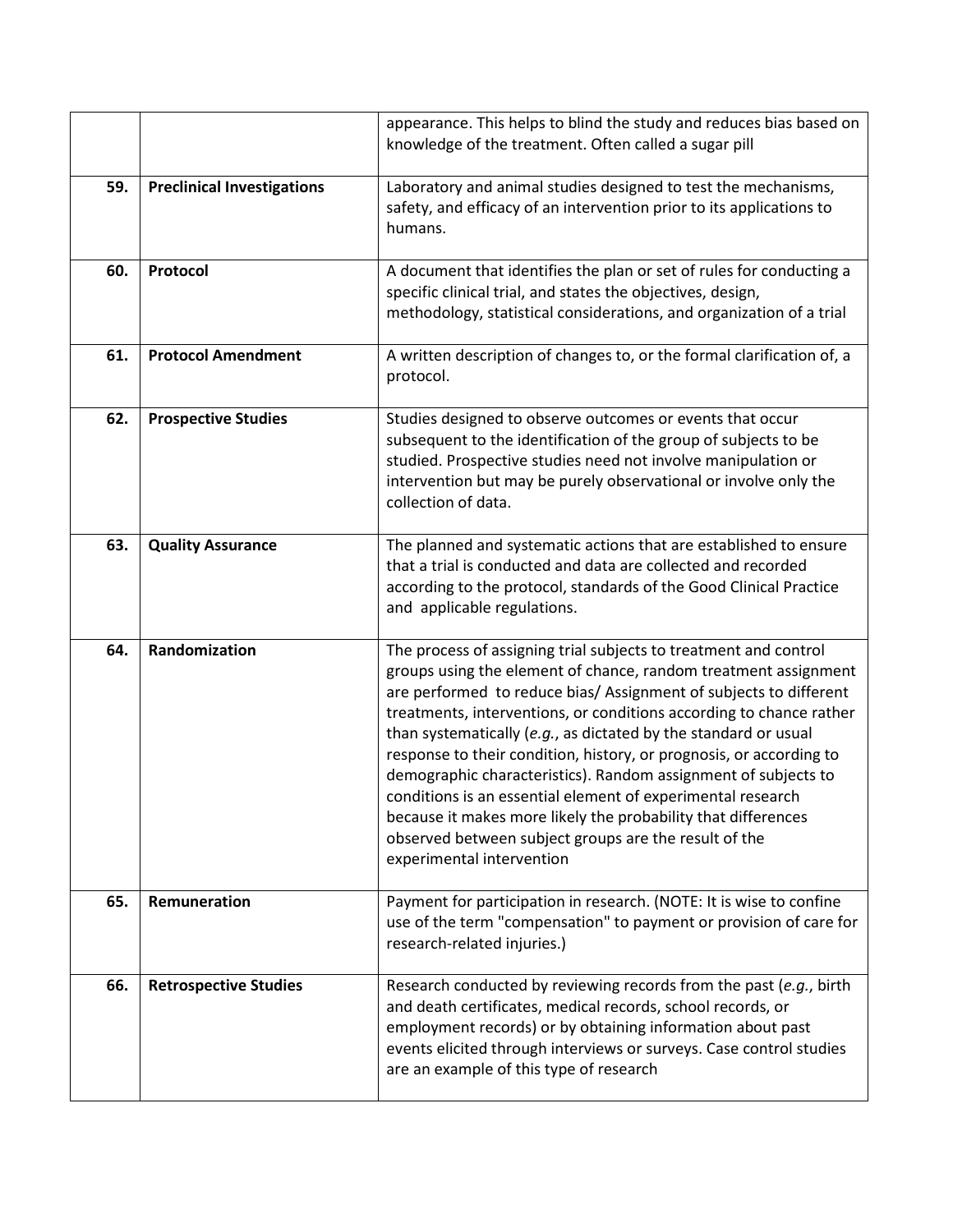| 67. | <b>Risk</b>                                       | The possibility of harm or discomfort for subjects participating in a<br>clinical trial                                                                                                                                                                                                                                                                                                                              |
|-----|---------------------------------------------------|----------------------------------------------------------------------------------------------------------------------------------------------------------------------------------------------------------------------------------------------------------------------------------------------------------------------------------------------------------------------------------------------------------------------|
| 68. | <b>Single Blind Study</b>                         | See Blinding                                                                                                                                                                                                                                                                                                                                                                                                         |
| 69. | Sponsor                                           | An individual, company, institution, or organization that initiates a<br>clinical investigation. The sponsor must comply with the<br>responsibilities outlined in the regulations.                                                                                                                                                                                                                                   |
| 70. | <b>Sponsor-Investigator</b>                       | An individual who both initiates and conduct a clinical trials, and<br>who directs the use, administration, and distribution of the<br>investigational product. The obligations of a sponsor-investigator<br>include both those of the sponsor and the investigator.                                                                                                                                                 |
| 71. | <b>Standard Operating Procedure</b><br>(SOP)      | Detailed written instructions that provide a structure to ensure that<br>activities are performed in a consistent manner.                                                                                                                                                                                                                                                                                            |
| 72. | Sub-Investigator                                  | An individual member of a clinical trial team to whom trial-related<br>activities or procedures have been delegated by the investigator.<br>While some sponsors ask sites to list non-physicians participating in<br>the study in section 6 of the form FDA 1572, the FDA regards sub-<br>investigators as those individuals authorized bt the PI to make<br>medical judgment and decision regarding study patients. |
| 73. | <b>Subject</b>                                    | An individual who participates in clinical research, either as a<br>recipient of the test article or of the control. A subject may be<br>either a healthy human or a patient.                                                                                                                                                                                                                                        |
| 74. | <b>Unblinding</b>                                 | Determination of the study treatment administered. Unblinding<br>should only occur when subsequent clinical treatment depends<br>upon knowledge of the study treatment given.                                                                                                                                                                                                                                        |
| 75. | <b>Unexpected Adverse Drug</b><br><b>Reaction</b> | An adverse reaction, the nature of severity of which is not<br>consistent with the applicable product information in the<br>investigator's brochure for an unapproved investigational product,<br>or on the package insert/summary of product characteristic for an<br>approved product                                                                                                                              |
| 76. | <b>Unexpected Adverse Event</b>                   | An adverse event that is unexpected for the investigational product<br>and has not been reported in the investigator's brochure or<br>package insert or is an event that is being reported in greater<br>severity or frequency than the same event previously reported.                                                                                                                                              |
| 77. | <b>Voluntary</b>                                  | Free of coercion, duress, or undue inducement. Used in the<br>research context to refer to a subject's decision to participate (or to<br>continue to participate) in a research activity                                                                                                                                                                                                                             |